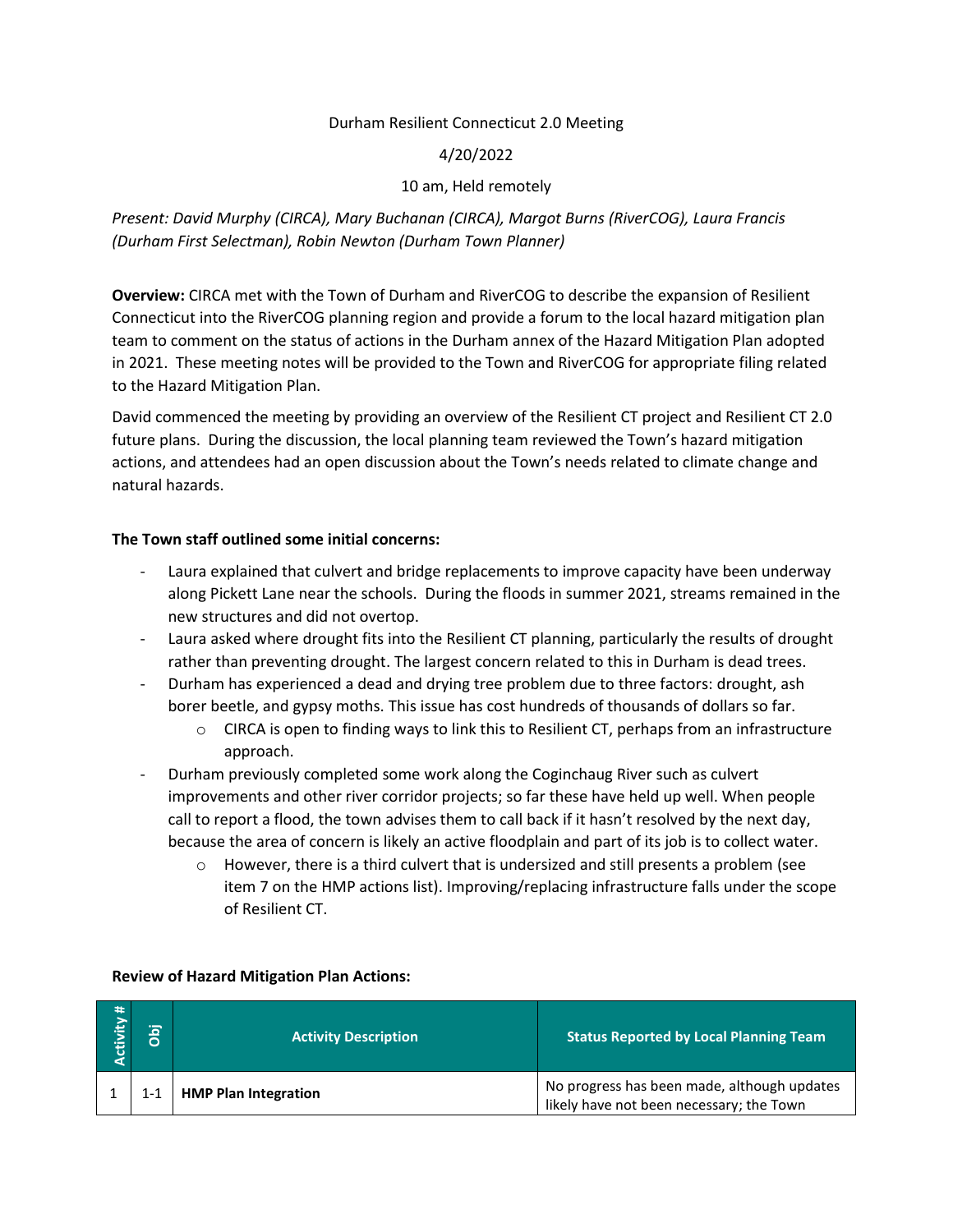| Activity#      | jqo     | <b>Activity Description</b>                                                                                                                                                                                                                                                                                                                                                 | <b>Status Reported by Local Planning Team</b>                                                                                                                                                                                                                                                                                                                                                                     |
|----------------|---------|-----------------------------------------------------------------------------------------------------------------------------------------------------------------------------------------------------------------------------------------------------------------------------------------------------------------------------------------------------------------------------|-------------------------------------------------------------------------------------------------------------------------------------------------------------------------------------------------------------------------------------------------------------------------------------------------------------------------------------------------------------------------------------------------------------------|
|                |         | Incorporate additional natural hazard mitigation<br>concerns into Zoning Regulations, Subdivision<br>Regulations and Stormwater Management Regulations                                                                                                                                                                                                                      | participates in the MS4 stormwater permit and<br>utilizes a contract engineer (Jacobson) for<br>compliance assistance.                                                                                                                                                                                                                                                                                            |
| $\overline{2}$ | $1 - 1$ | <b>HMP Plan Integration</b><br>Incorporate additional natural hazard mitigation<br>concerns into the Inland Wetland Regulations,<br>including prevention of runoff near waterways                                                                                                                                                                                           | Laura and Robin are unfamiliar with this need,<br>and it was possibly carried over from a previous<br>edition of the HMP.                                                                                                                                                                                                                                                                                         |
| 3              | $1 - 1$ | <b>Capital Improvement Planning</b><br>Incorporate projects identified in this table to the<br>capital improvement plan annually                                                                                                                                                                                                                                            | Ongoing - see individual project rows for more<br>details                                                                                                                                                                                                                                                                                                                                                         |
| 4              | $1 - 1$ | Maintaining Shelters: Update emergency shelters<br>with technology, space, and supplies. Actions include<br>adding repeaters to ensure complete internet<br>coverage in shelters and ensuring full cell coverage.<br>Ensure shelters have installed generators, emergency<br>light towers, and maintain supplies. Build 6-8 bay<br>buildings for Emergency shelter storage. | Capital budget this year includes the purchase<br>of more light towers. Generator at the shelter<br>is believed adequate. Town purchased a former<br>elementary school (Korn School) that will be<br>renovated for a community center; this is right<br>next to the high school that acts as the shelter.                                                                                                         |
| 5              | $1 - 1$ | Create and implement a Debris Management Plan                                                                                                                                                                                                                                                                                                                               | The plan still needs to be formalized but all the<br>procedures are in place as standard practice.<br>The town has a contract that has been used in<br>the past for collection with a private property<br>owner. The transfer station now owns a<br>portable grinder machine which they also rent<br>to other towns.                                                                                              |
| 6              | $1 - 1$ | <b>Reduce and Manage Debris</b><br>Create and maintaining an inventory of dying and<br>dead trees. Ensure budget allocates appropriate<br>money necessary to maintain and remove dead, dying,<br>dangerous, and diseased trees in rights-of-way and<br>other town land.                                                                                                     | A portion of the chip seal budget (\$200,000)<br>was diverted to pilot a bulk removal of dead<br>and dying trees on some major roadways.<br>Hundreds of trees were taken down, and<br>during the next storm season the roads in this<br>pilot area fared better. This process is now<br>being expanded; Board of Finance committed<br>\$100,000 to this purpose (although full cost will<br>likely be \$300,000). |
| 7              | $2 - 1$ | <b>Drainage Study for Guire Rd</b><br>Conduct a drainage study for Guire Road. Replace<br>culverts as needed to reduce flooding                                                                                                                                                                                                                                             | This is the culvert identified in the earlier<br>discussion. The town retained an engineer to<br>conduct an inspection, and as a result this will<br>qualify for the Local Bridge Program. Future<br>design and construction is pending.                                                                                                                                                                          |
| 8              | $2 - 1$ | Drainage Study for Stagecoach Rd<br>Coordinate with CT DOT to conduct a drainage study<br>for Stagecoach Rd near Route 17. Replace culverts<br>with larger culverts to reduce flooding.                                                                                                                                                                                     | No progress.                                                                                                                                                                                                                                                                                                                                                                                                      |
| 9              | $2 - 1$ | Drainage Study for Pickett Lane<br>Design has been completed for a new culvert on                                                                                                                                                                                                                                                                                           | Construction will be done this summer.                                                                                                                                                                                                                                                                                                                                                                            |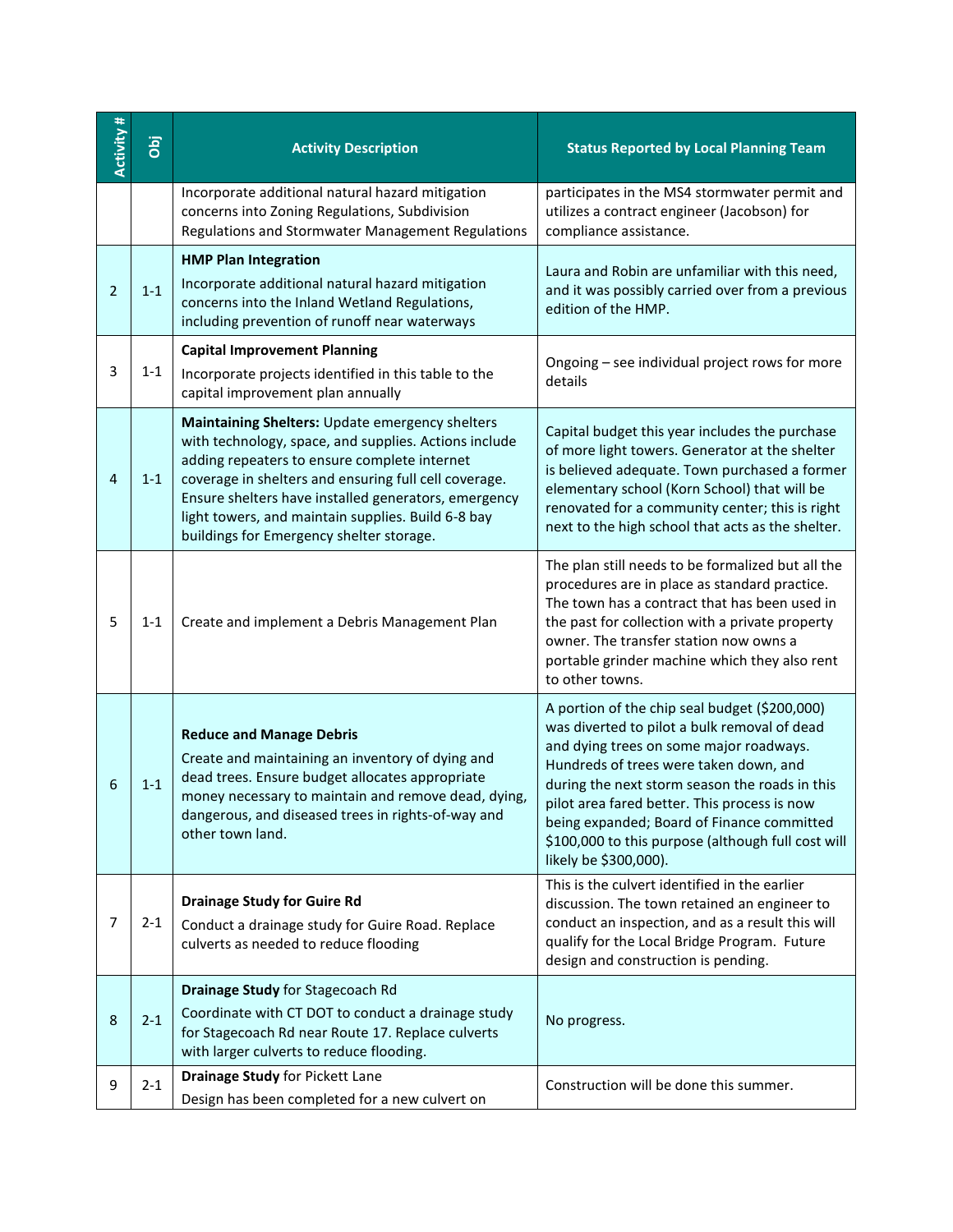| Activity # | jqo     | <b>Activity Description</b>                                                                                                                                                                                                                                                                                                                                                                       | <b>Status Reported by Local Planning Team</b>                                                                                                                                                                                                                                                                                                      |
|------------|---------|---------------------------------------------------------------------------------------------------------------------------------------------------------------------------------------------------------------------------------------------------------------------------------------------------------------------------------------------------------------------------------------------------|----------------------------------------------------------------------------------------------------------------------------------------------------------------------------------------------------------------------------------------------------------------------------------------------------------------------------------------------------|
|            |         | Pickett Lane between Main St and Maiden Lane.<br>Replace culverts to reduce flooding                                                                                                                                                                                                                                                                                                              |                                                                                                                                                                                                                                                                                                                                                    |
| 10         | $2 - 1$ | <b>Drainage Study for Haddam Quarter Road</b><br>Conduct a drainage study for Haddam Quarter Road.<br>Replace culverts as needed to reduce flooding                                                                                                                                                                                                                                               | Pipes are being replaced this month (the work<br>is underway).                                                                                                                                                                                                                                                                                     |
| 11         | $2 - 1$ | <b>Drainage Study for Seward Road</b><br>Conduct a drainage study for Seward Road. Replace<br>culverts as needed to reduce flooding                                                                                                                                                                                                                                                               | This is an unimproved town road that serves<br>three houses. Replacement of the culverts is<br>planned, "like-for-like."                                                                                                                                                                                                                           |
| 12         | $3 - 1$ | <b>Install redundant internet</b> for the Town Hall to ensure<br>continuity of government should cable go down.<br>Continue using Comcast as primary and acquire the<br>necessary permissions and equipment in order to use<br>the state fiber network as backup during emergency<br>operations. (which would be replacing the old satellite<br>internet backup that was discontinued in 2017/18) | Monthly fees for CEN are too high to justify at<br>the moment. Emergency Management<br>department is still looking for ways to create<br>redundancy here.                                                                                                                                                                                          |
| 13         | $2 - 1$ | Report new tranche of culvert work to finance<br>committee to establish a comprehensive analysis and<br>replacement schedule for all culverts                                                                                                                                                                                                                                                     | Guire Road is likely the last major project.<br>Parmelee Hill Road might be next, but flooding<br>is not as frequent and damage is limited due to<br>the lack of development.                                                                                                                                                                      |
| 14         | $2 - 1$ | Upgrades to fire house is needed. Complete an<br>analysis to determine if a build out of the property to<br>accommodate a public safety complex to house Fire,<br>EMS, RST and the Fire Marshal is feasible.                                                                                                                                                                                      | Still needed. A schematic plan for the build out<br>has been created. Septic system is across the<br>street by the fairgrounds, with no<br>documentation of how this happened. The plan<br>has not yet been funded.                                                                                                                                |
| 15         | $1 - 1$ | Microwave Communication Enhancements. Currently<br>Writing a grant, along with (Durham, Chester,<br>Haddam, O.S., Lyme and Colchester) for microwave<br>equipment in the region to enhance communication<br>capabilities                                                                                                                                                                          | Town is now part of the State of Connecticut<br>public safety network / trunk system. The<br>microwave equipment is still needed, but it is<br>less urgent now.                                                                                                                                                                                    |
| 16         | $1 - 1$ | <b>Diseased and Dead Tree Removal</b><br>Develop a program to migrate from a tree-to-tree<br>removal operation to a full-on logging operation for<br>efficiency. Pursue a RPIP grant with neighboring<br>communities for regional logging equipment.                                                                                                                                              | Bulk tree removal has occurred (see item 6).<br>The town is now paying for removal due to the<br>amount of wood, whereas previously<br>companies would take it for free. The town had<br>a company come out and demo the larger<br>logging equipment for Durham and neighboring<br>communities, but couldn't get funding from<br>Board of Finance. |
| 17         | $1 - 1$ | <b>Drought and Water Use Ordinance</b><br>Identify Restrictive Use Model Ordinances, conduct a<br>literature review and draft and adopt an ordinance.<br>(State Water Plan Provides a Model Ordinance)                                                                                                                                                                                            | No progress. The Town is aware of the model<br>ordinance and has a copy.                                                                                                                                                                                                                                                                           |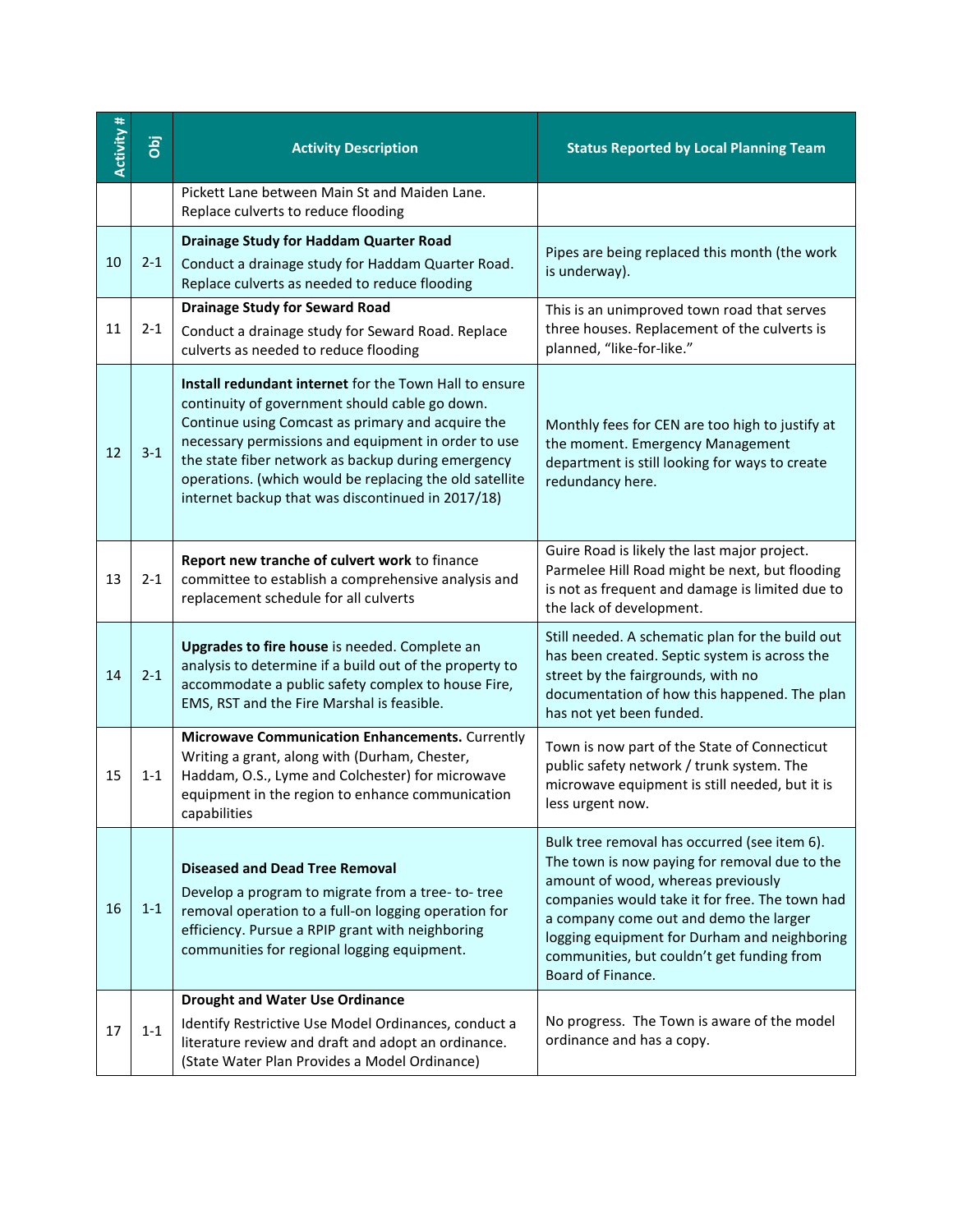| Activity # | ia<br>I | <b>Activity Description</b>                                                                                                                                                                                                                                                                  | <b>Status Reported by Local Planning Team</b>                                                                                                                                                                                                             |
|------------|---------|----------------------------------------------------------------------------------------------------------------------------------------------------------------------------------------------------------------------------------------------------------------------------------------------|-----------------------------------------------------------------------------------------------------------------------------------------------------------------------------------------------------------------------------------------------------------|
| 18         | $2 - 1$ | <b>Address Snow Loading on Roofs</b><br>Inspect sections of flat roof on critical and essential<br>facilities including the high school, middle school, fire<br>department, and library to identify risk from snow<br>load. Investigate mitigation possibilities and<br>implement as needed. | This will become more pressing because of the<br>acquisition of the Korn School, which has a flat<br>roof.                                                                                                                                                |
| 19         | $1 - 1$ | Plan Integration - POCD. Integrate with Plan of<br>Conservation and Development by incorporating<br>NHMP as an annex.                                                                                                                                                                        | Making an amendment to the POCD could push<br>out the timeline for updating the POCD (either<br>by switching to a chapter-by-chapter update or<br>via amendments instead of a full overhaul). So,<br>this hasn't happened yet but still is a possibility. |

# **Open Discussion:**

- Laura attended the CLEAR training on stormwater utilities and authorities, but thinks this would be overkill for Durham. David noted that stormwater utilities work well in larger communities where processes are already in place for invoicing property owners for other utilities; and where in-house GIS capabilities are significant.
- Robin does not anticipate P&Z adopting soft drainage requirements such as low impact development (LID) techniques for subdivision areas; these often don't work with Durham soils.
- David asked for a description of the Town's approach to addressing extreme heat. The shelter has a generator that provides more than minimal service, and could be used as cooling. The new community center also has potential for this.
- Durham now has natural gas via a high pressure line with pressure reducing equipment. The line was installed to provide a loop from Wallingford to Middletown. As a result, the Korn School / community center will have natural gas and will be a more reliable cooling center. Additionally, other critical facilities will have more reliable functions with natural gas connections to their building systems and generators.
- The new expanded public water supply in Durham will also help critical facilities be more resilient.
- A concern was raised regarding connections with coastal towns: "If Durham is part of somebody else's evacuation plan, we need to be at the table."
- There is some interest in the possibility of developing a microgrid for the town center. There will be a solar farm on private property on Johnson Lane; construction will likely start in the fall.
	- $\circ$  Margot raised the idea of improving private business resiliency as well as government resiliency.
	- $\circ$  Microgrid could focus on school campus, encompassing Durham Manufacturing and a gas station as well as nearby supermarkets.